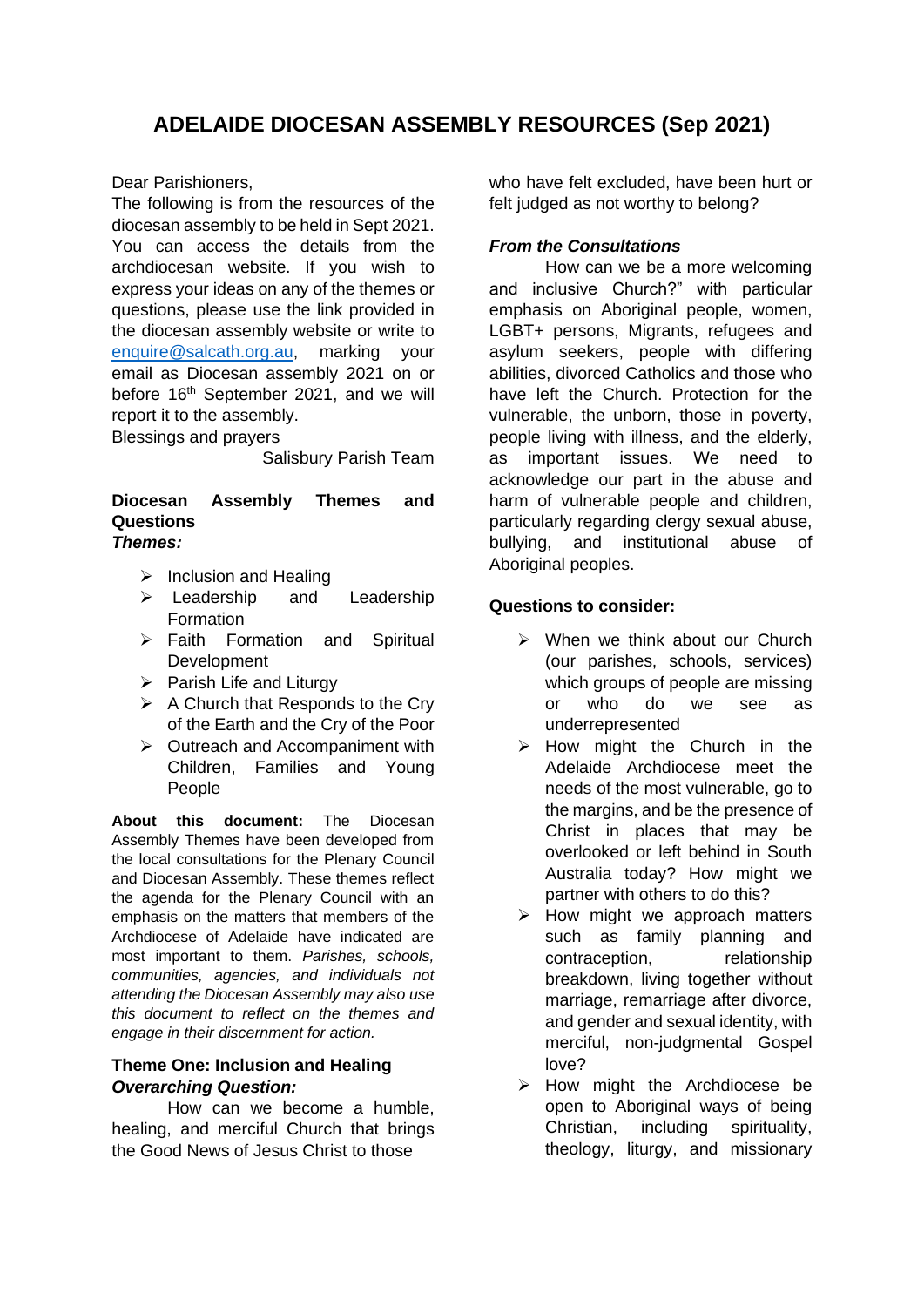discipleship? How might we learn from the First Nations peoples?

- $\triangleright$  How might the Church work with our First Nations Peoples to acknowledge past hurts and walk together on a path towards reconciliation?
- $\triangleright$  How might we heal the wounds of abuse in all its forms, coming to see through the eyes of those who have been abused?
- ➢ Could an Archdiocesan-led process of acknowledging the damage and hurt caused by clerical sexual abuse of children and vulnerable adults contribute to healing?
- ➢ What suggestions do you have about the elements that such a process could include?
- ➢ What responses might individual parishes, schools and organizations make to support an Archdiocesan process?

# **Theme Two: Leadership and Leadership Formation**

# *Overarching Question:*

How could changes in our leadership models build a more vital, more relatable Church responsive to the times? How do we best form people for these leadership roles?

*From the Consultations:* - a great concern for issues relating to clergy, particularly the priesthood- worried about the decreasing number of active clergy and low numbers of those entering the seminary- Clericalism and bullying, of both lay and ordained- Perception that parish priests to be overworked, and stretchedpriesthood to be reimagined by being inclusive of married men, ordination of women, and laity- Several people expressed gratitude for the missionary and international priests serving in parishes in the Archdiocese -Greater understanding of the role of the laity in church leadership, particularly for women and young people, and seeking greater collaboration between lay and ordained leaders. Respondents also asked for guidance regarding pastoral

councils, transparency of Church authorities and governance, and a more visible presence of the archbishop in the diocese.

## *Questions to Consider:*

- ➢ What could the Adelaide Archdiocese do to increase the number of laywomen and men and ordained ministers in leadership roles within the Church?
- ➢ What new or refreshed formation programs are needed to support lay and ordained leaders, and how might these be resourced and supported?
- $\triangleright$  How might formation, both pre-and post-ordination, better foster the development of bishops, priests and deacons who enable the full participation of all the baptized in all aspects of Church life?

#### **Theme Three: Faith formation and Spiritual development Overarching Question:**

How do we build an informed and educated Catholic community that has a meaningful spiritual relationship with God?

# **From the Consultations:**

A deep longing for faith formation and spiritual guidance. -resources and multi-modal learning opportunities to be provided at diocesan, deanery, parish, home, and individual levels. -religious education in Catholic schools, catechetical programs, scripture study, theological education, Catholic social teaching, spiritual direction, sacramental preparation programs, adult faith formation, youth and young adult programs, service-learning, online options and small group settings. the promotion of commitment to prayer, experiencing different spiritual practices in the Christian tradition, and offering new opportunities to engage with and promote praying the rosary and exposition of the Blessed Sacrament- Personal devotions-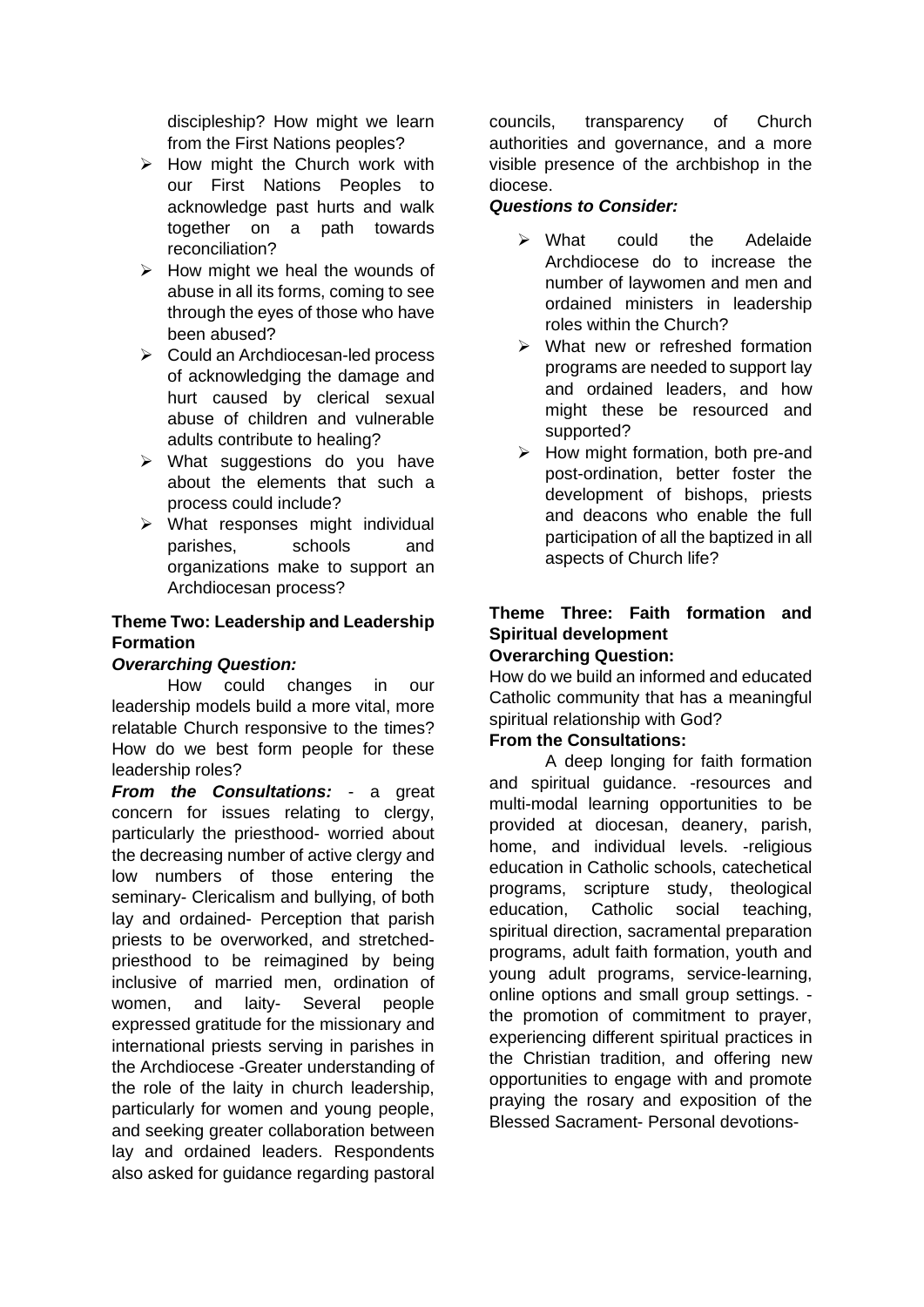#### **Questions to Consider:**

- ➢ How might we better support Catholics to grow in a mature faith that enables them to both understand Church teaching and apply this knowledge wisely to their lives and decisions?
- ➢ What have you experienced or are you aware of that provides adult faith formation in scripture, moral theology, Church social and ecological teaching, liturgy and mission to the world?
- ➢ How might we become a more contemplative people, committing more deeply to prayer as a way of life?
- $\triangleright$  What opportunities are you aware of for nurturing spiritual development and learning about and participating in prayer practices?
- $\triangleright$  Which faith formations and spiritual development opportunities do you believe would be of most value for the Archdiocese to establish and promote if existing? What could be the benefits for our Church communities of increasing access to these programs?

## **Theme Four: Parish life and Liturgy** *Overarching Questions:*

How do we empower the faithful to live out their Baptism as disciples of Jesus called to the table of the Lord, the altar of sacrifice? How do we become a participatory church where parishes, schools, movements and organizations recognize that every person brings unique graces and gifts, and that all persons contribute to building the Body of Christ?

# *From the Consultations:*

Parish and community life were of great concern to people as these are the primary references of Church for most people. Many people asked, "Why are people no longer attending Mass" and "How can we become a more welcoming and inclusive church?" Some people expressed concern and sadness at the

decreasing number of people involved in parish life in the wake of the pandemic. Several people mentioned the growing cultural diversity of the Archdiocese as both a gift and a challenge. People were concerned about church finances, upkeep of buildings and properties, employment of parish workers, regional communities, and finding new leaders and volunteers. Liturgy was also a significant theme for many people.

# **Questions for Consideration:**

- $\triangleright$  In your experience what attitudes and behaviours in your parish have contributed to a sense of belonging and building a community that supports people in their life situations?
- ➢ What does a welcoming and inclusive community look like? How might our parishes, schools and services provide Christian hospitality?
- ➢ What roles in parishes are needed or would help build parish and community life?
- $\triangleright$  How might we better embrace the diverse liturgical traditions of the Churches which make up the Catholic Church and the cultural gifts of indigenous and immigrant communities to enrich the spirituality and worship of the Church in Australia?
- $\triangleright$  How might liturgical language, ritual and practice better reflect the lives of our people?
- $\triangleright$  What kinds of leadership would you like the Archdiocese to provide about the celebration of the Mass and Sacraments? Would guidelines about some of these aspects of liturgy be helpful to parishes? If so, which ones are most important

**Theme Five: A Church that hears and responds to the cry of the Earth and the cry of the poor.**